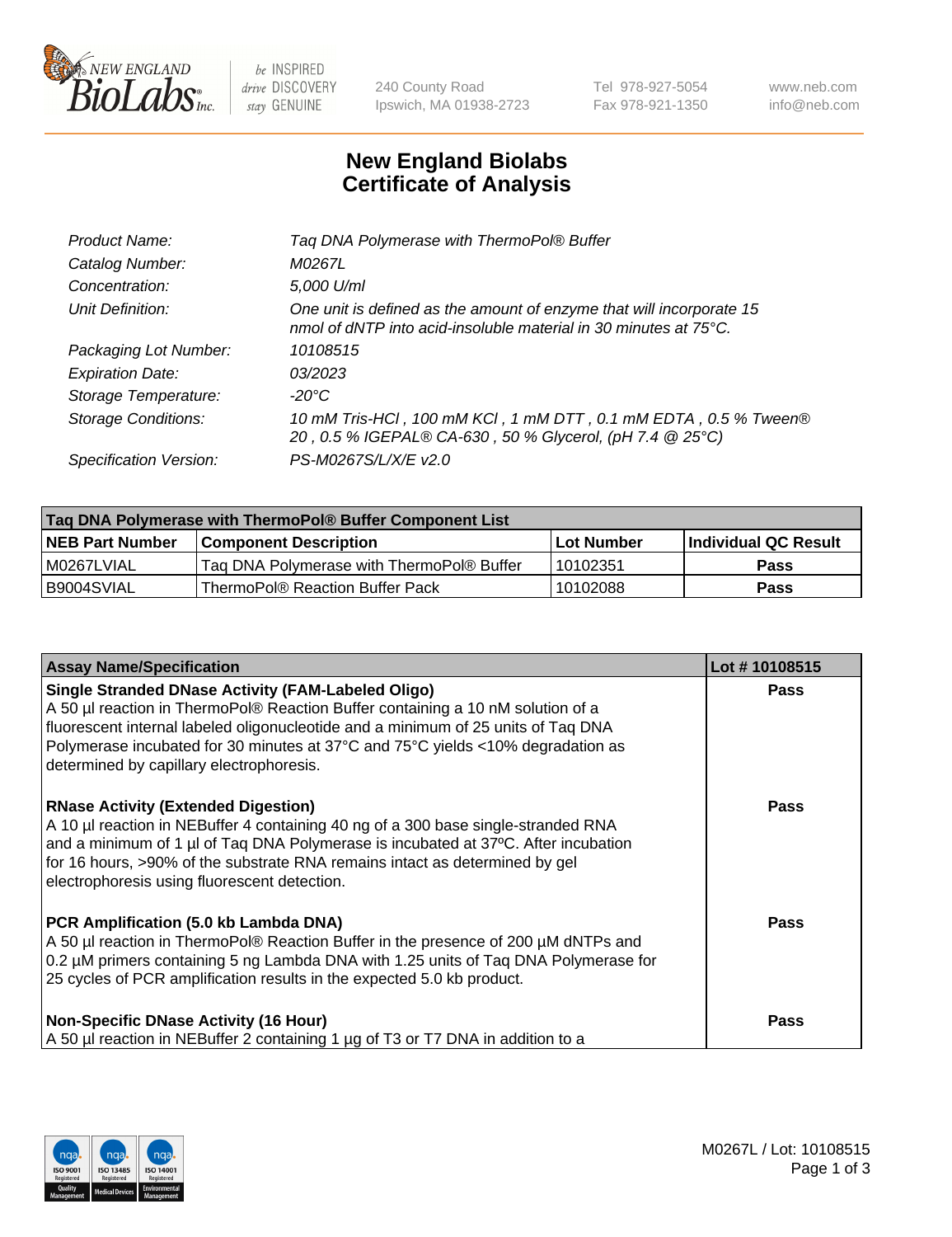

be INSPIRED drive DISCOVERY stay GENUINE

240 County Road Ipswich, MA 01938-2723 Tel 978-927-5054 Fax 978-921-1350

www.neb.com info@neb.com

| <b>Assay Name/Specification</b>                                                                                                                                                                                                                                                                                                                                                                               | Lot #10108515 |
|---------------------------------------------------------------------------------------------------------------------------------------------------------------------------------------------------------------------------------------------------------------------------------------------------------------------------------------------------------------------------------------------------------------|---------------|
| reaction containing Lambda-HindIII DNA and a minimum of 5 units of Taq DNA<br>Polymerase incubated for 16 hours at 37°C results in a DNA pattern free of<br>detectable nuclease degradation as determined by agarose gel electrophoresis.                                                                                                                                                                     |               |
| <b>Phosphatase Activity (pNPP)</b><br>A 200 µl reaction in 1M Diethanolamine, pH 9.8, 0.5 mM MgCl2 containing 2.5 mM<br>p-Nitrophenyl Phosphate (pNPP) and a minimum of 100 units Taq DNA Polymerase<br>incubated for 4 hours at 37°C yields <0.0001 unit of alkaline phosphatase activity<br>as determined by spectrophotometric analysis.                                                                   | Pass          |
| <b>Protein Purity Assay (SDS-PAGE)</b><br>Taq DNA Polymerase is ≥ 99% pure as determined by SDS-PAGE analysis using Coomassie<br>Blue detection.                                                                                                                                                                                                                                                              | <b>Pass</b>   |
| <b>Endonuclease Activity (Nicking)</b><br>A 50 µl reaction in ThermoPol® Reaction Buffer containing 1 µg of supercoiled<br>PhiX174 DNA and a minimum of 20 units of Taq DNA Polymerase incubated for 4 hours at<br>37°C and 75°C results in <10% conversion to the nicked form as determined by agarose<br>gel electrophoresis.                                                                               | <b>Pass</b>   |
| qPCR DNA Contamination (E. coli Genomic)<br>A minimum of 5 units of Taq DNA Polymerase is screened for the presence of E. coli<br>genomic DNA using SYBR® Green qPCR with primers specific for the E. coli 16S rRNA<br>locus. Results are quantified using a standard curve generated from purified E. coli<br>genomic DNA. The measured level of E. coli genomic DNA contamination is ≤ 1 E. coli<br>genome. | Pass          |

This product has been tested and shown to be in compliance with all specifications.

One or more products referenced in this document may be covered by a 3rd-party trademark. Please visit <www.neb.com/trademarks>for additional information.